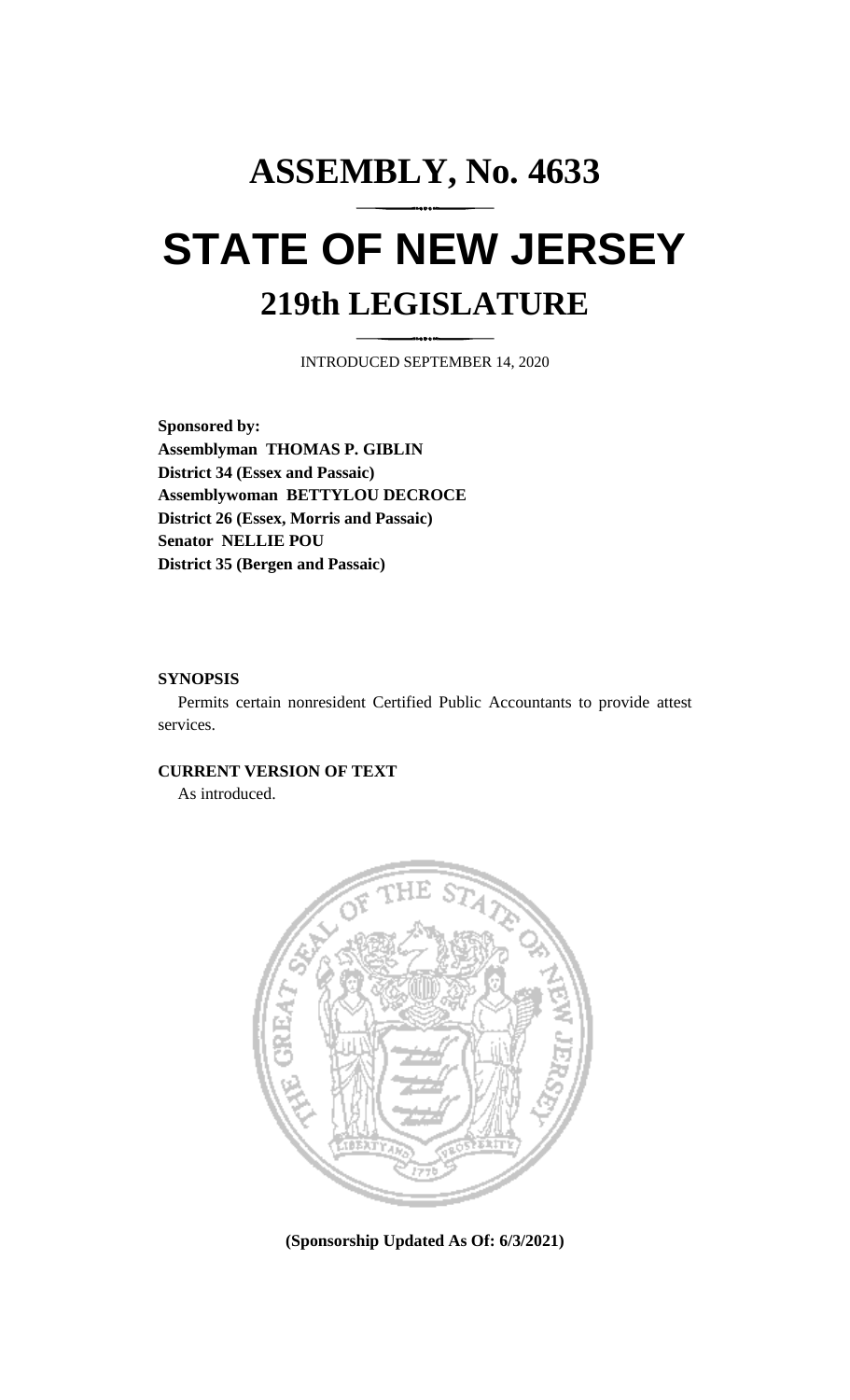**AN ACT** concerning the practice of accounting and amending P.L.2008 c.45 and P.L.1997, c.259. **BE IT ENACTED** *by the Senate and General Assembly of the State of New Jersey:* 1. Section 6 of P.L.2008 c.45 (C.45:2B-50.1) is amended to read as follows: 6. a. An individual whose principal place of business is not in this State shall be presumed to have qualifications substantially equivalent to this State's requirements for certified public accountants and shall have all the privileges of licensed certified public accountants of this State without the need to obtain a license under P.L.1997, c.259 (C.45:2B-42 et seq.) or to notify the board or pay any fee if that individual: (1) Holds a valid license as a certified public accountant from any state which the National Association of State Boards of Accountancy's (NASBA) National Qualification Appraisal Service has verified to be in substantial equivalence with the certified public accountant licensure requirements of the American Institute of Certified Public Accountants (AICPA) and NASBA Uniform Accountancy Act; or (2) Holds a valid license as a certified public accountant from any state which the NASBA's National Qualification Appraisal Service has not verified to be in substantial equivalence with the certified public accountant licensure requirements of the AICPA/NASBA Uniform Accountancy Act, but that individual obtains from the NASBA's National Qualification Appraisal Service verification that the individual's personal certified public accountant qualifications are substantially equivalent to the certified public accountant licensure requirements of the AICPA/NASBA Uniform Accountancy Act. b. In accordance with the provisions of this section and notwithstanding any other provision of law, an individual who offers or renders professional services, whether in person or by mail, telephone, or electronic means, shall be granted practice privileges in this State and no notice or other submission shall be required of that individual. Such individual shall be subject to the requirements of subsection c. of this section. c. An individual licensee of another state exercising the privilege afforded by this section and the firm that employs that licensee hereby simultaneously consent, as a condition of exercising that privilege: (1) To the personal and subject matter jurisdiction and disciplinary authority of the board;

**EXPLANATION – Matter enclosed in bold-faced brackets [thus] in the above bill is not enacted and is intended to be omitted in the law.**

**Matter underlined thus is new matter.**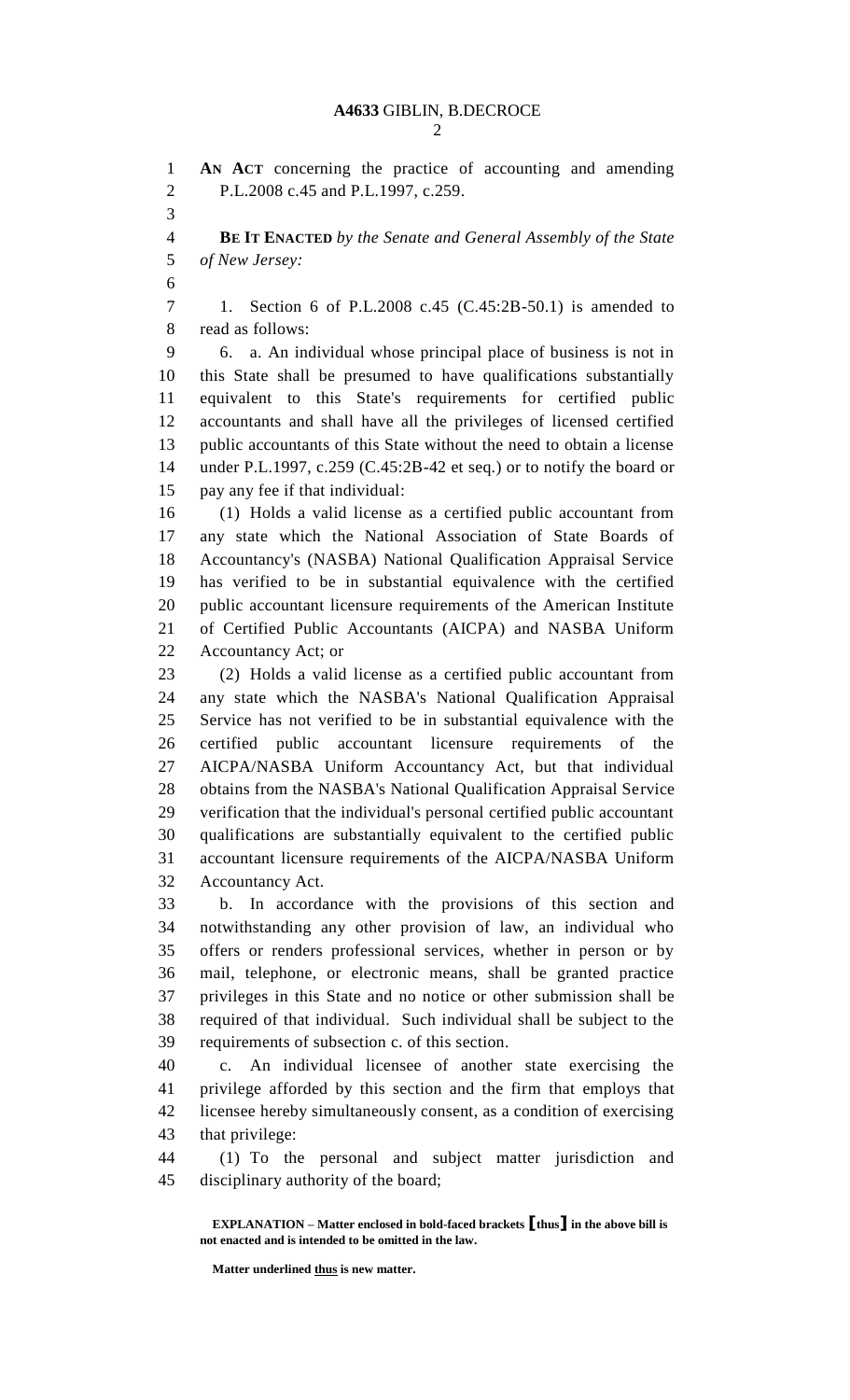(2) To comply with P.L.1997, c.259 (C.45:2B-42 et seq.) and the regulations promulgated pursuant to that act; (3) That in the event the license from the state of the individual's principal place of business is no longer valid, the individual will cease offering or rendering professional services in this State individually and on behalf of a firm; and (4) To the appointment of the state board or other authority that issued the individual's license as the individual's agent upon which process may be served in any action or proceeding by this State's board against the licensee. d. An individual who has been granted the practice privilege under this section or who has a license issued pursuant to section 10 of P.L.1997, c.259 (C.45:2B-51), who performs any attest service may only do so through a firm which meets the requirements of 15 subparagraph (c) of paragraph (1) of subsection a. of section 13 of P.L.1997, c.259 (C.45:2B-54), or that is registered pursuant to 17 P.L.1997, c.259 (C.45:2B-42 et seq.). e. A licensee of this State offering or rendering services or using a title provided in section 21 of P.L.1997, c.259 (C.45:2B-62) in another state shall be subject to disciplinary action in this State for an action committed in another state for which the licensee would be subject to discipline for an act committed in that state. The board shall investigate any complaint made by the board of accountancy or other licensing authority of another state. f. Any individual who passed the Uniform Certified Public Accountant Examination and holds a valid license issued by any other state prior to January 1, 2012 shall be exempt from the 150 hour education requirement in subsection c. of section 8 of P.L.1997, c.259 (C.45:2B-49). (cf: P.L.2019, c.10, s.4.) 2. Section 13 of P.L.1997, c.259 (C.45:2B-54) is amended to read as follows: 13. a. The board shall only grant or renew registration to a firm engaged in the practice of attest services or public accountancy if that firm meets the requirements provided in this section. (1) A firm shall register with the board if it: (a) Has an office in this State engaged in the practice of attest services; (b) Has an office in this State that uses the title "Certified Public Accountant," "CPA," "Certified Public Accountant firm," or "CPA firm;" or (c) Does not have an office in this State, but offers or renders attest services, as defined in section 3 of P.L.1997, c.259 (C.45:2B- 44), **[**but only if**]** unless it meets each of the following requirements: (i) It complies with the qualifications described in subsection b. of this section;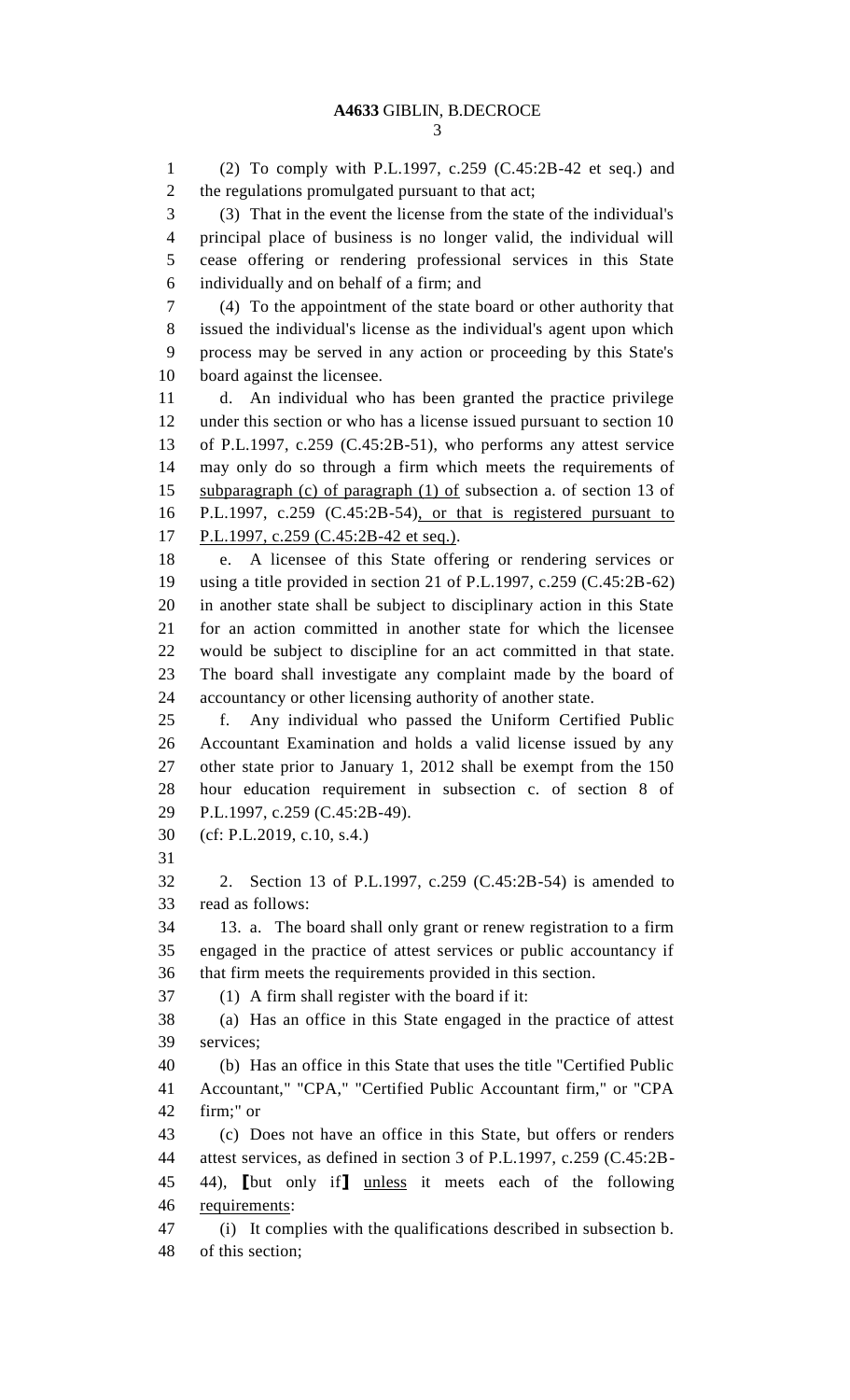(ii) It complies with the qualifications described in section 26 of P.L.1997, c.259 (C.45:2B-67); and (iii) It can lawfully offer or render attest services in the state where those individuals with practice privileges have their principal place of business. (2) A firm that is not subject to the requirements of paragraph (1) of this subsection may perform compilation services and professional services other than attest services while using the title "Certified Public Accountant," "CPA," "Certified Public Account firm," or "CPA firm," without registering with the board only if: (a) It can lawfully do so in the state where those individuals with practice privileges have their principal place of business; and (b) It performs those services through an individual with practice privileges under subsection d. of section 6 of P.L.2008, c.45 (C.45:2B-50.1). (3) (Deleted by amendment, P.L.2019, c.10) (a) (Deleted by amendment, P.L.2019, c.10) (b) (Deleted by amendment, P.L.2019, c.10) (4) (Deleted by amendment, P.L.2019, c.10) b. A firm seeking to register with the board shall meet the following requirements: (1) (Deleted by amendment, P.L.2019, c.10); (2) Notwithstanding any other provision of law to the contrary, a simple majority of the ownership of a firm, in terms of financial interest and voting rights of all partners, officers, shareholders, members, or managers, shall belong to certified public accountants of any state or possession of the United States or the District of Columbia in good standing, and licensed to practice public accountancy where licensed. Other than a nonlicensee owner, any partner, officer, shareholder, member, or manager whose principal place of business is in this State shall be a certified public accountant in good standing, and licensed to practice public accountancy in this State; and (3) There shall be a certified public accountant in the firm who has ultimate responsibility for each attest engagement. On all firm applications and renewal forms, a licensee or an individual who qualifies for the practice privilege under section 6 of P.L.2008, c.45 (C.45:2B-50.1) shall be designated as responsible and in charge of all professional matters relating to the practice of accountancy by the registered firm. Each owner of a firm in this State, other than a nonlicensee, personally engaged within this State in the practice of public accountancy shall be a certified public accountant in good standing, and licensed to practice public accountancy in this State, or shall be an individual who qualifies for the practice privilege under section 6 of P.L.2008, c.45 (C.45:2B-50.1). c. Application for registration of a firm shall be made upon the affidavit of an owner of the firm who is a certified public accountant in good standing and licensed to practice public